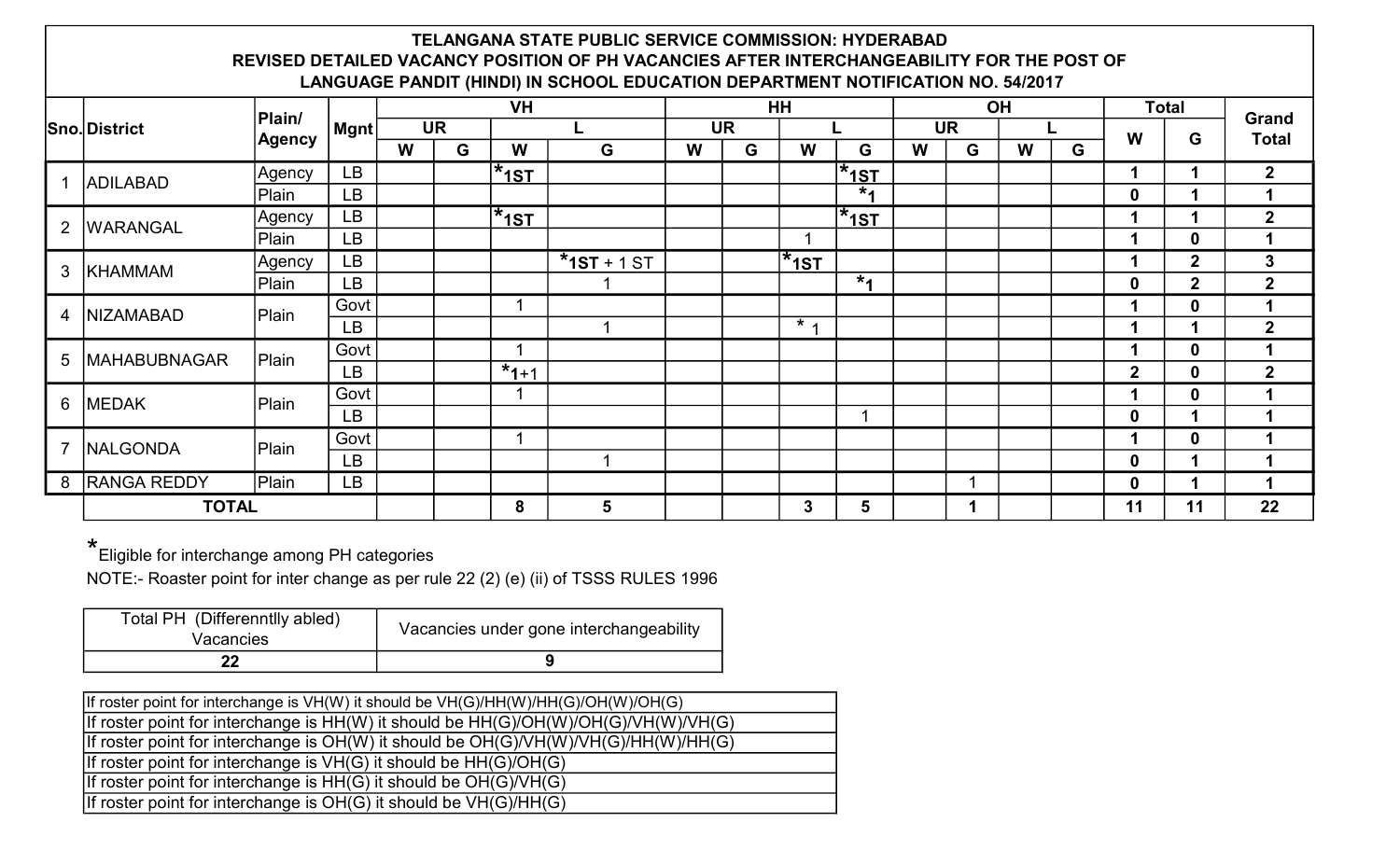## TELANGANA STATE PUBLIC SERVICE COMMISSION: HYDERABAD REVISED DETAILED VACANCY POSITION OF PH VACANCIES AFTER INTERCHANGEABILITY FOR THE POST OF LANGUAGE PANDIT (TELUGU ) IN SCHOOL EDUCATION DEPARTMENT NOTIFICATION NO.54/2017

|                 |                     |               |                          |   |           | <b>VH</b> |      |   |           | HH      |          |   |           | OH           |                                                                                                                                                                                                                                                              |                       |                |                |
|-----------------|---------------------|---------------|--------------------------|---|-----------|-----------|------|---|-----------|---------|----------|---|-----------|--------------|--------------------------------------------------------------------------------------------------------------------------------------------------------------------------------------------------------------------------------------------------------------|-----------------------|----------------|----------------|
|                 | Sno. District       | Plain/        | Mgnt                     |   | <b>UR</b> |           |      |   | <b>UR</b> |         |          |   | <b>UR</b> | W<br>G<br>W  |                                                                                                                                                                                                                                                              | Grand<br><b>Total</b> |                |                |
|                 |                     | <b>Agency</b> |                          | W | G         | W         | G    | W | G         | W       | G        | W | G         |              |                                                                                                                                                                                                                                                              |                       | G              |                |
|                 |                     | <b>LB</b>     |                          |   | $*$ 1ST   |           |      |   |           | $*$ 1ST |          |   |           | $*$ 1ST      |                                                                                                                                                                                                                                                              | $\overline{2}$        | 3              |                |
|                 | <b>ADILABAD</b>     | plain         | G                        |   |           |           |      |   |           |         |          |   |           |              | <b>Total</b><br>$\mathbf 0$<br>3<br>$\overline{2}$<br>0<br>$\mathbf 0$<br>$\mathbf 0$<br>$*$ 1ST<br>3<br>$\overline{2}$<br>3<br>0<br>$\overline{2}$<br>0<br>$\overline{2}$<br>$\overline{2}$<br>$\overline{2}$<br>0<br>0<br>$\overline{2}$<br>$\overline{2}$ | 1                     |                |                |
|                 |                     |               | LВ                       |   |           | $*1$      | $*1$ |   |           | $*1$    | $*1$     |   |           |              |                                                                                                                                                                                                                                                              |                       |                | 5              |
| $\overline{2}$  | KARIMNAGAR          | plain         | G                        |   |           |           |      |   |           |         |          |   |           |              |                                                                                                                                                                                                                                                              |                       |                | -4             |
|                 |                     |               | $\overline{LB}$          |   |           |           |      |   |           |         |          |   |           |              |                                                                                                                                                                                                                                                              |                       |                | 1              |
| 3               | <b>WARANGAL</b>     | Agency        | $\overline{LB}$          |   |           | $*$ 1ST   |      |   |           |         | 1ST      |   |           |              |                                                                                                                                                                                                                                                              |                       |                | $\overline{2}$ |
|                 |                     | plain         | LB                       |   |           |           |      |   |           |         |          |   |           |              |                                                                                                                                                                                                                                                              |                       |                | 1              |
| 4               | KHAMMAM             | Agency        | <b>LB</b>                |   |           | $*$ 1ST   |      |   |           |         | $*$ 2 ST |   |           |              |                                                                                                                                                                                                                                                              |                       |                | 4              |
|                 |                     | plain         | LB                       |   |           |           |      |   |           | $*1$    | $*1$     |   |           |              |                                                                                                                                                                                                                                                              |                       |                | $\overline{2}$ |
| $5\overline{)}$ | NIZAMABAD           | plain         | LB                       |   |           | $*1$      | $*1$ |   |           | *1      | $*1$     |   |           |              |                                                                                                                                                                                                                                                              |                       |                | 5              |
| $6^{\circ}$     | <b>MAHABUBNAGAR</b> | plain         | G                        |   |           |           |      |   |           |         |          |   |           |              |                                                                                                                                                                                                                                                              |                       |                | 4              |
|                 |                     |               | $\overline{LB}$          |   |           |           |      |   |           | -4      |          |   |           |              |                                                                                                                                                                                                                                                              |                       |                | $\overline{3}$ |
| $\overline{7}$  | MEDAK               | plain         | G                        |   |           |           |      |   |           |         |          |   |           |              |                                                                                                                                                                                                                                                              |                       |                | -1             |
|                 |                     |               | LB                       |   |           | $*1$      |      |   |           | $*1$    |          |   |           |              |                                                                                                                                                                                                                                                              |                       |                | 4              |
|                 | 8 NALGONDA          | plain         | $\overline{LB}$          |   |           |           |      |   |           |         | 1        |   |           |              |                                                                                                                                                                                                                                                              |                       |                | $\overline{2}$ |
| 9               | <b>RANGAREDDY</b>   | plain         | G                        |   |           |           |      |   |           |         |          |   |           |              |                                                                                                                                                                                                                                                              |                       |                | 1              |
|                 |                     |               | $\overline{\mathsf{LB}}$ |   |           | $*1$      |      |   |           |         |          |   |           |              |                                                                                                                                                                                                                                                              |                       |                | 4              |
|                 | 10 HYDERABAD        | plain         | G                        |   |           |           |      |   |           |         | $*1$     |   |           |              |                                                                                                                                                                                                                                                              | 0                     | $\overline{2}$ | $\overline{2}$ |
| <b>TOTAL</b>    |                     |               |                          |   | 3         | 12        | 4    |   |           | 5       | 10       | 1 |           | $\mathbf{2}$ | 5                                                                                                                                                                                                                                                            | 20                    | 23             | 43             |

\*Eligible for interchange among PH categories

NOTE:- Roaster point for inter change as per rule 22 (2) (e) (ii) of TSSS RULES 1996

| Total PH (Differenntlly abled) | Vacancies under gone |
|--------------------------------|----------------------|
| Vacancies                      | interchangeability   |
|                                | 22                   |

| If roster point for interchange is VH(W) it should be VH(G)/HH(W)/HH(G)/OH(W)/OH(G) |
|-------------------------------------------------------------------------------------|
| If roster point for interchange is HH(W) it should be HH(G)/OH(W)/OH(G)/VH(W)/VH(G) |
| If roster point for interchange is OH(W) it should be OH(G)/VH(W)/VH(G)/HH(W)/HH(G) |
| If roster point for interchange is $VH(G)$ it should be $HH(G)/OH(G)$               |
| If roster point for interchange is $HH(G)$ it should be $OH(G)/VH(G)$               |
| If roster point for interchange is $OH(G)$ it should be $VH(G)/HH(G)$               |